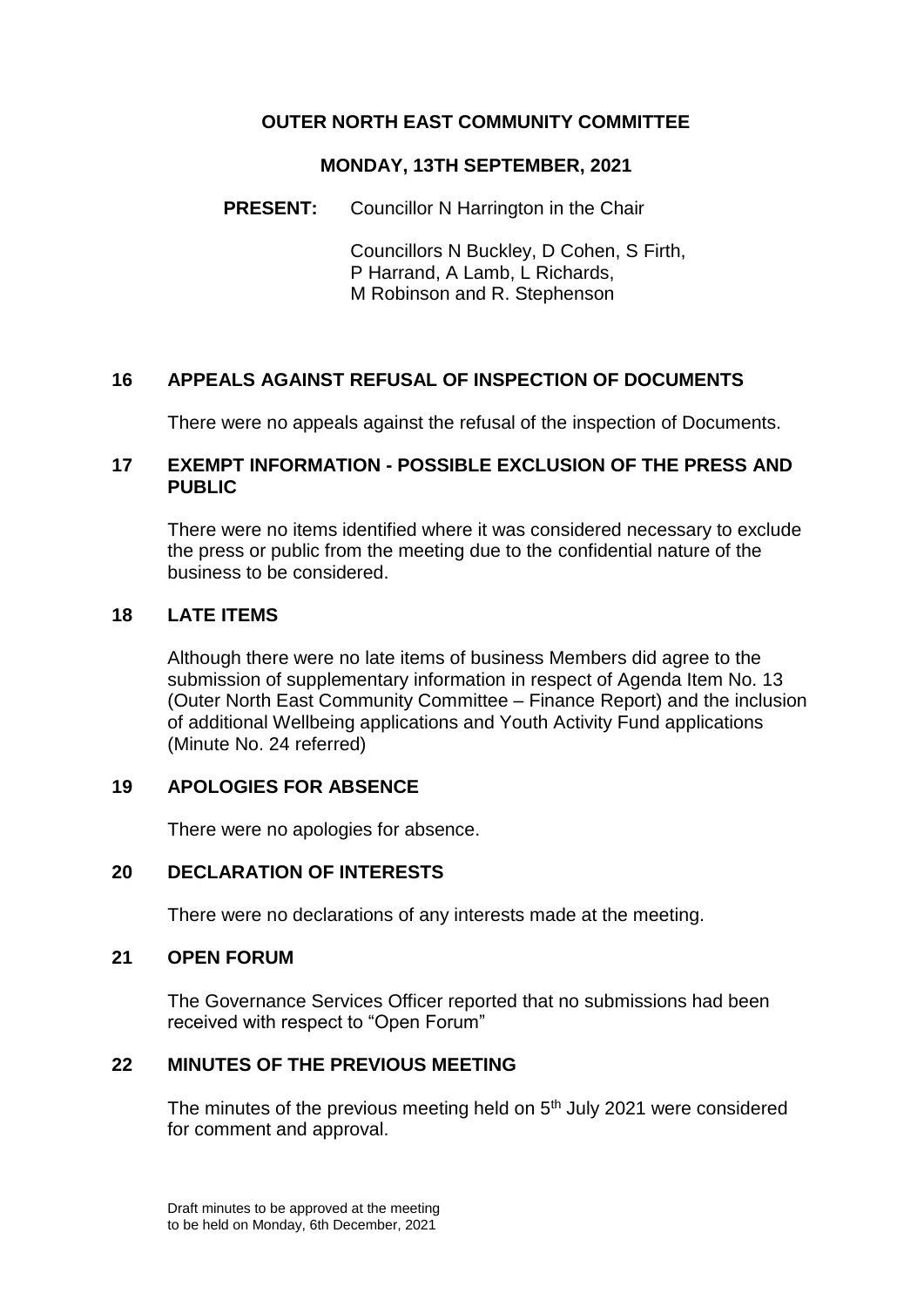With reference to Minute No.10 – Community Committee Appointments 2021/22 it was confirmed that the Community Committee Champions for this Committee be appointed as follows:

- Environment & Community Safety Councillor M Robinson
- Children's Services Councillor D Cohen
- Employment, Skills and Welfare Councillor M Robinson
- Health, Wellbeing and Adult Social Care Councillor N Harrington

**RESOLVED** – That, with the inclusion of the above, the minutes of the previous meeting held on 5th July 2021were confirmed as a true and correct record

# **23 MATTERS ARISING FROM THE MINUTES**

With reference to Minute No. 12 – Outer North East Community Committee – Update Report and the request to draw to the attention of LASBT the concerns raised by Members about the lack of visit.

The Localities Officer confirmed that discussions had taken place with LASBT and face to face meetings were now being undertaken.

## **24 OUTER NORTH EAST COMMUNITY COMMITTEE - FINANCE REPORT**

The Head of Locality Partnerships submitted a report which provided an update on the budget position for the Wellbeing Fund, Youth Activity Fund, Capital Budget, as well as the Community Infrastructure Levy Budget for 2020/21.

Included within the report were:

- Details of the Wellbeing Budget position
- Wellbeing proposals for consideration and approval
- Details of projects approved via Delegated Decision
- You Activities Fund proposals for consideration and approval
- Details of the Capital Budget
- Details of the Community Infrastructure Levy Budget (CIL)

The Localities Officer presented the report and responded to Members comments and queries.

Detailed discussion ensued on the contents of the report together with the appendices which included:

- Available funding for the current financial year.
- Clarification around some of the projects seeking financial assistance.

## **RESOLVED –**

Draft minutes to be approved at the meeting to be held on Monday, 6th December, 2021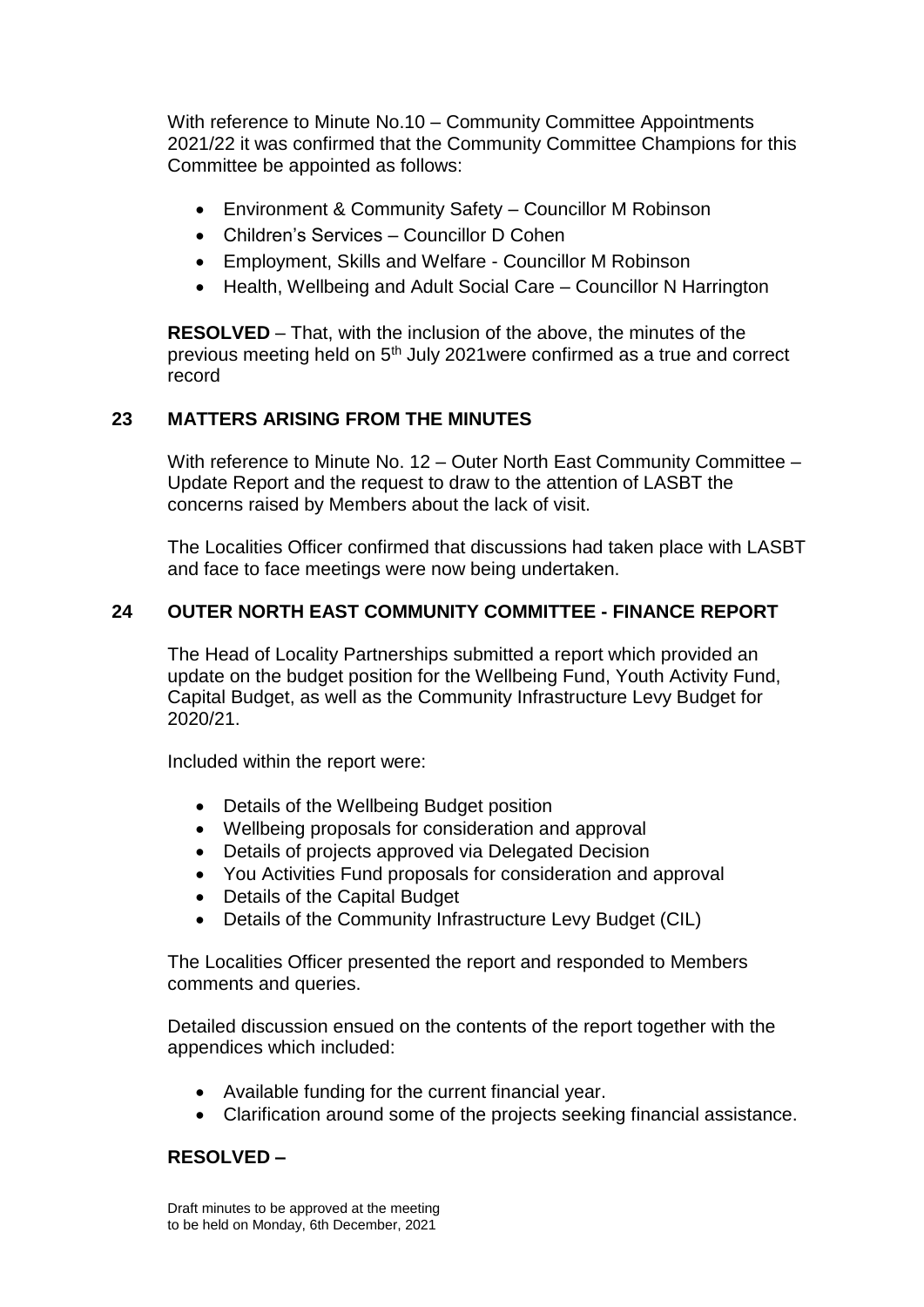- (i) To note the Wellbeing Budget Position 2021/22.
- (ii) That the following Wellbeing Projects be determined as follows:

| Project                                                    | Organisation                                        | <b>Amount Granted (£)</b> |
|------------------------------------------------------------|-----------------------------------------------------|---------------------------|
| Community<br>Engagement<br>(Ring Fenced)                   | <b>Alwoodley Councillors</b>                        | £200<br>(Alwoodley Ward)  |
| <b>Skips</b><br>(Ring Fenced)                              | <b>Alwoodley Councillors</b>                        | £600<br>(Alwoodley Ward)  |
| <b>Grit Bins</b>                                           | <b>Harewood Councillors</b>                         | £3,000<br>(Harewood Ward) |
| <b>Litter Bins for Thorner</b><br>Village                  | Communities Team/<br>Cleaner<br>Neighbourhoods Team | £545<br>(Harewood Ward)   |
| Barwick in Elmet and<br><b>Scholes Christmas</b><br>Lights | Barwick in Elmet and<br>Scholes Parish Council      | £1,000<br>(Harewood Ward) |

(iii) To note that since the last meeting on  $5<sup>th</sup>$  July 2021, the following project had been considered and approved by DDN:

Wetherby Arts Festival 2021

(iv) That the following Youth Activity Projects be determined as follows:

| <b>Project</b>           | Organisation             | <b>Amount Granted (£)</b> |
|--------------------------|--------------------------|---------------------------|
| <b>External Training</b> | <b>Alwoodley Juniors</b> | £780                      |
| <b>Facilities</b>        | <b>Football Club</b>     | (Alwoodley Ward)          |

- (v) To note the details of the Capital Budget as set out in table 3 of the submitted report
- (vi) To note the details of the Community Infrastructure Levy, as referred to in paragraph 29 of the submitted report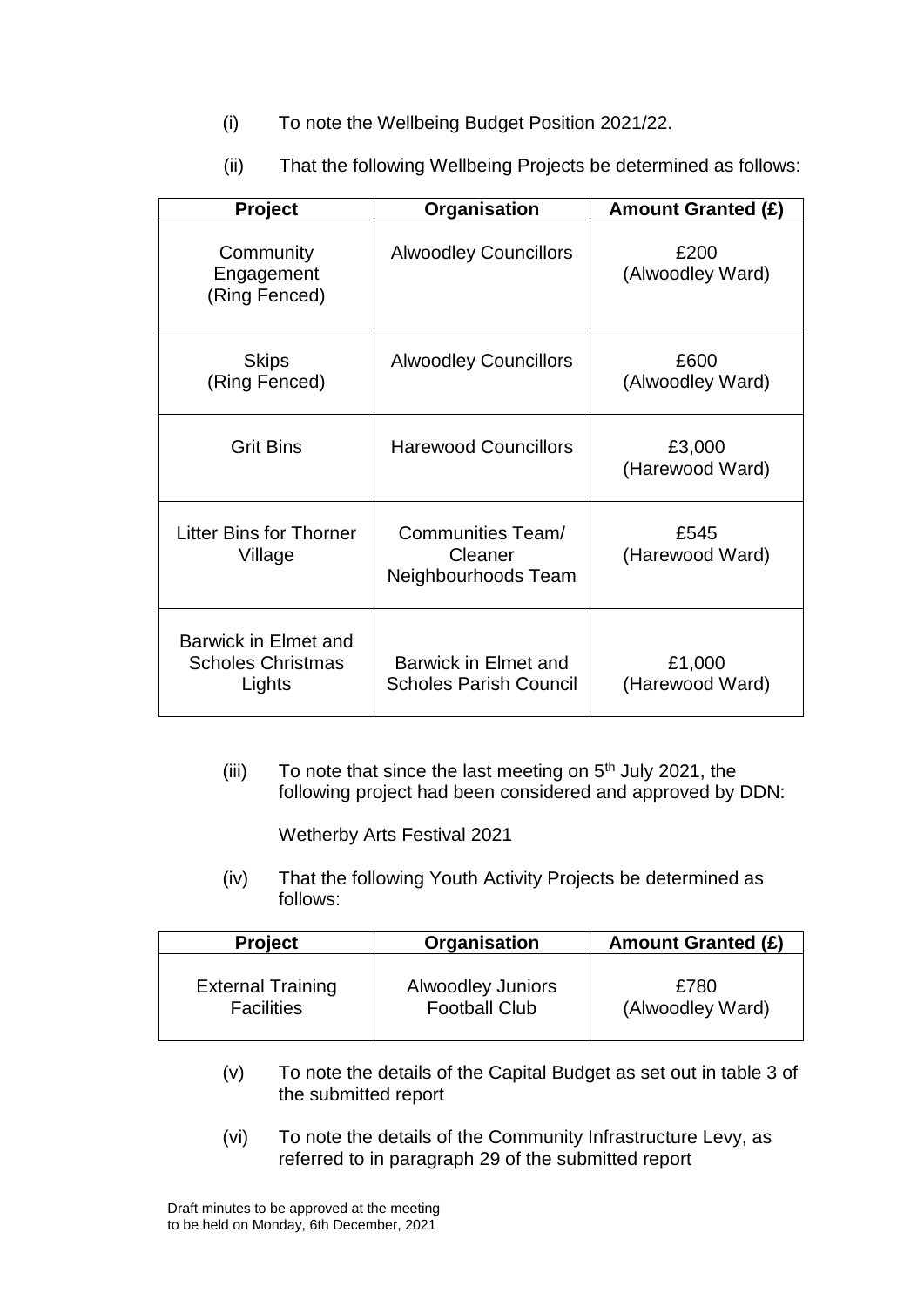## **25 City Plan Engagement**

The Chair introduced and welcomed Councillor Jane Dowson, Deputy Executive Member (Strategy & Policy) together with Mike Eakins, Intelligence and Policy Manager.

Addressing the Committee, Councillor Dowson said it had been 10 years since the last City Plan had been undertaken. During that period a lot of significant events had taken place: Brexit, Devolution, the Climate Emergency and most recently the Covid-19 Pandemic. It was suggested that Local Authorities could no longer do everything for themselves, Councillor Dowson said we require the support of the private sector who need to step up and become more involved at a local level.

Members were informed that the new City Plan would draw upon the many on-going consultations: The Strategic Needs Assessment, Planning Consultation and the Highways and Transportation Consultation, but we need to hear from local people. Councillor Dowson said Leeds had a population of 800,000, what happens in Leeds effects the whole of the north of England in terms of: employment, financial services, digital infrastructure, Leeds also has a large student population. Issues such as climate change and the pandemic had taught us that we need to communicate with each other (external parties) to share the vision in order to move ideas forward.

The Intelligence and Policy Manager spoke further about "A new City Plan for Leeds" and explained: why now for a City Plan, what will the City Plan aim to do and how will the City Plan be developed.

Members were requested to provide feedback on the following discussion questions:

- What are the big issues for Leeds now, and over the next ten years?
- What are the big issues for the Outer North East now, and over the next ten years?
- How can local communities play their part? What strengths can they draw upon?
- Does "Best City" still resonate? If not, what could it be replaced with?

In responding Members said:

HS2, the expansion of Leeds/Bradford airport, flood alleviation and a mass transport system were all important issues for the City which required progressing.

At a local level public transport, in the outer areas was a major concern, also there was a vast amount of housing development taking place in Wetherby, in the near future would there be sufficient school places, GP practices and could the local road network cope with increased traffic generation. The local refuse collection service in the Outer North East area was unreliable and inefficient. In education the key stage 2 results for the area were very poor,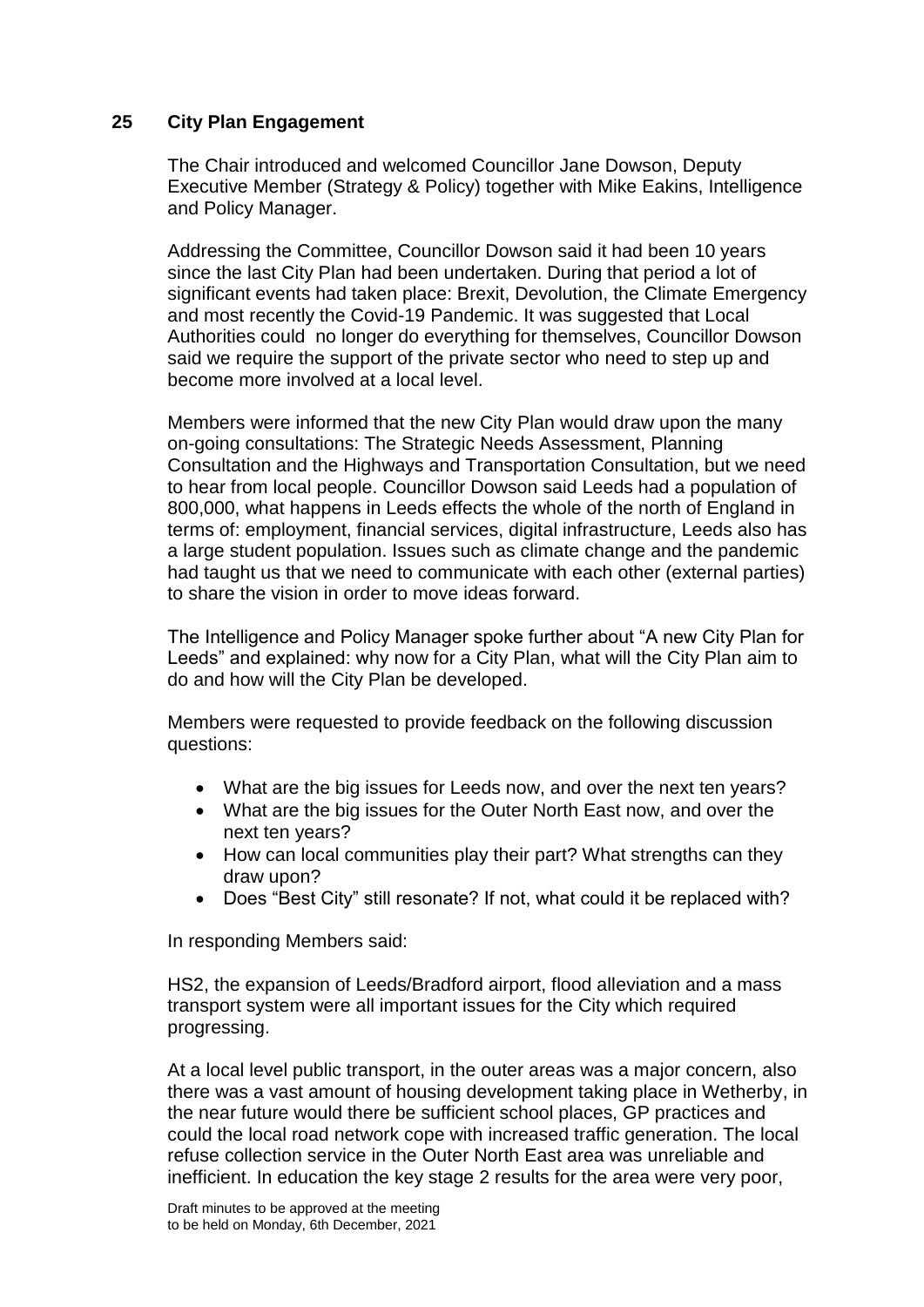many parents choosing to send their children to schools in North Yorkshire as a consequence.

Responding to the question, how could local Communities play their part – Members said that the Outer North East area had a large number of Parish and Town Councils and it was important to engage and hear from these organisations if you wanted to understand what was the need at a local level. On the issue of local strengths, it was reported that the Boston Spa Academy had been identified as an outstanding school and that it may be possible for the school to share its management strategies with other schools across the city.

In terms of does "Best City" still resonate? – Members were of the view that for those residents living in the outer areas i.e Wetherby, identity was an issue, many did not associate themselves as Leeds residents and considered they were very much removed from those residents living south of the ring road, where in their view the majority of the LCC resources appeared to be concentrated.

The Chair reported that a "Big Leeds Chat" event was taking place in Wetherby on 20<sup>th</sup> October 2021 where similar issues would be discussed, it was therefore very important that "decision makers" should attend.

Councillor Dowson thanked Members for their feedback, commenting that it was important to hear from all parts of the city which had different challenges.

The Chair thanked Councillor Dowson for her attendance and participation.

## **26 Libraries Service Update**

The Chair introduced and welcomed Andrea Ellison, Chief Librarian and Mark Kirkby, Senior Librarian from Library Services.

The Chief Librarian provided an overview of the activity of Leeds libraries during the past 18 months which included:

- Customer support
- Customer support for developing digital skills
- Developing the digital library offer Resources and online events/ activities

Members were also informed of the key priorities for the service as part of the Service Recovery Strategy:

- Economic recovery, with help and training for job seekers and entrepreneurs
- Education support for children and SEND (special education needs) students who struggled to learn at home
- Isolation mitigation for vulnerable groups and to help people reconnect locally

Draft minutes to be approved at the meeting to be held on Monday, 6th December, 2021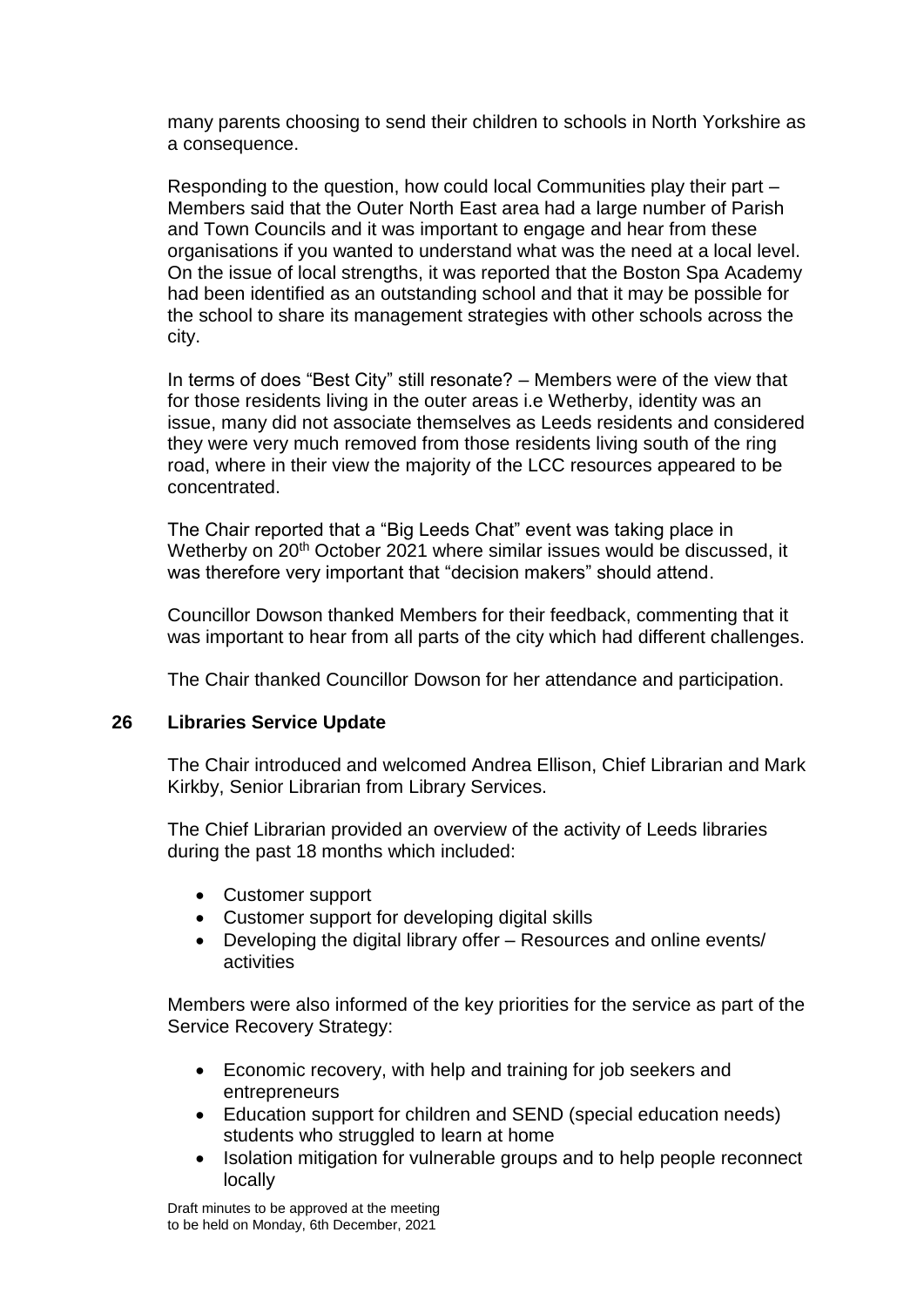- Digital inclusion for residents who lack IT skills or who have no access to the Internet
- Cultural partnership to help local artists and arts organisations to continue their work

Members acknowledged the vast majority of the service was based centrally, but what were the plans for outer areas and in particular the older population in those areas.

Members were informed that the Library Service did have a fleet of buses which were used as mobile libraries, currently these buses were being used as vaccination buses but as the services returned to more normal working, the mobile library services would resume. It was also reported that a library services was operational in the various Community hubs.

Members queried how audio books were accessed through the Library Service and also how newspapers could be accessed.

In responding the Chief Librarian said some newspapers, including the YEP could be accessed by downloading the Libraries App on the Council Website (Via press reader). There was also a well-established database of audio books and again this could be accessed by downloading the Libraries App.

Members suggested that the older population need to be encouraged to use local libraries and be offered training on computers/ digital devices, the possible use of family history/ Leodis as a way of creating interest.

Councillor Robinson said there was a proposal to run a pilot programme for digital skills in the Scholes Library to raise awareness of the Library Service. If the pilot is successful the scheme could be tried in other areas, creating digital health clubs.

Members asked if there was much work undertaken with schools.

The Chief Librarian said the Library Service operated a Schools Library Service. Members were informed that during the pandemic the service operated on- line, but as more normal working resumes children will be reacquainted with libraries, getting them into Libraries as "real members"

Councillor Lamb requested if the experience of the Library Service could be sought in promoting/ advertising the 200<sup>th</sup> Anniversary of the sale of Wetherby. Councillor Lamb said it was intended to deliver a project that would showcase the history of Wetherby over the past 200 years through the use of historic photographs, archive material and maps, progressing through to more modern times and the use of drone footage and virtual tours. Once completed the project would deliver an historic record of Wetherby covering the last 200 years.

In responding the Chief Librarian said the service may be able to offer its knowledge and experience where necessary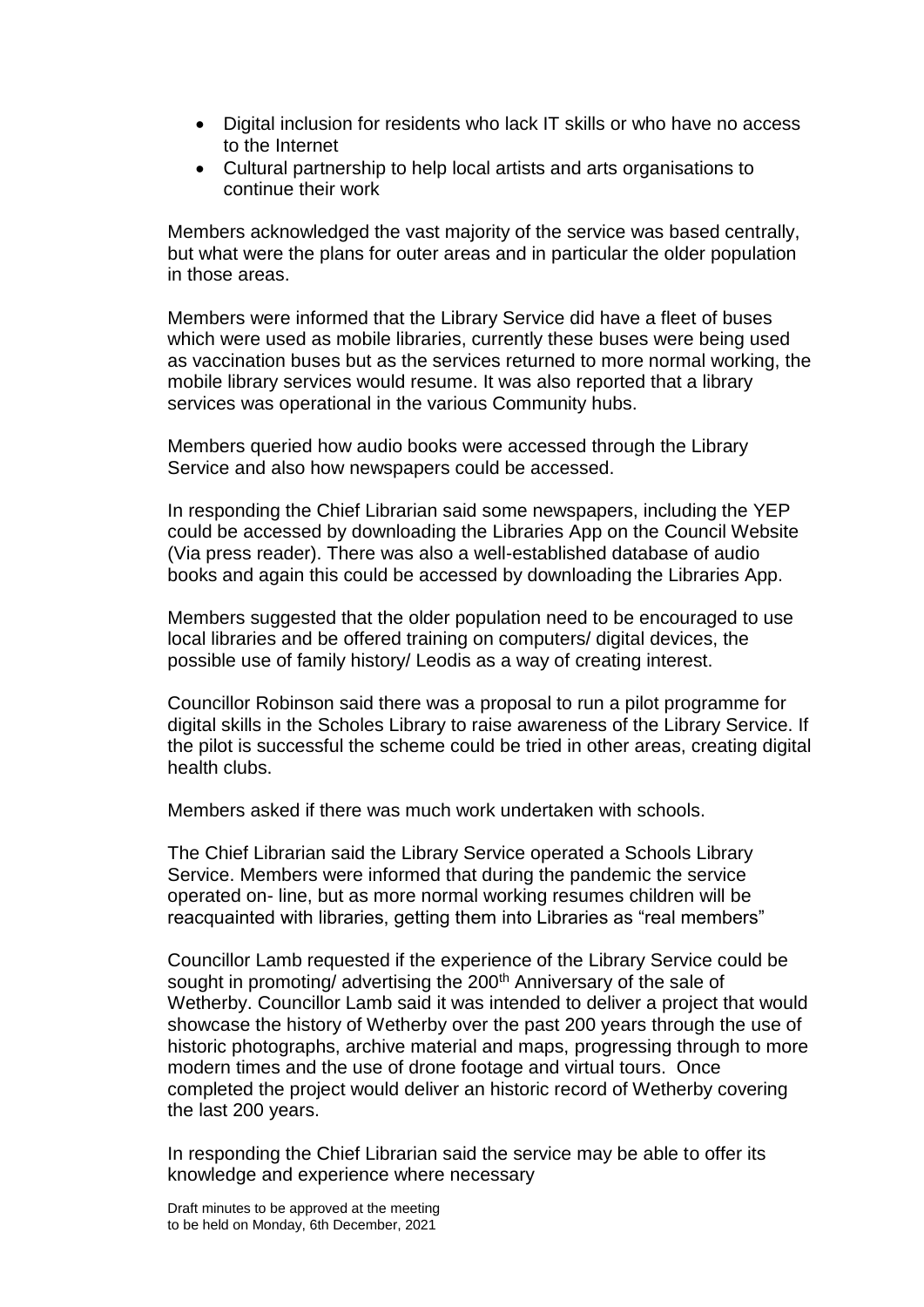The Chair thanked Officers for their attendance and contributions.

**RESOLVED** – That the contents of the report be noted.

## **27 Considerations Regarding the Harmful Environmental Effects of Motorways**

The Chair introduced and welcomed Richard Crowther, Team Leader, Environmental Advisory Team, City Development.

Mr Crowther explained that this Joint Report by the Chief Officer Highways & Transportation and the Chief Planning Officer had been prepared following representations to this Committee by a Bramham resident, concerned about the environmental impacts associated with the motorway network, particularly noise and air quality within the Outer North East Community area and the policies of Leeds City Council for mitigating the impacts on local residents.

Referring to air quality Mr Crowther said the monitoring data showed pollution levels associated with motorways tend to be a greater concern within urban areas, where the background concentrations were higher due to a greater number of other contributing sources. He said in more rural areas, general background concentrations of NO2 were comparatively low and consequently only those properties which were very close to the road were at risk of exceeding the objective levels.

Members were informed that previous monitoring and assessment reviews had concluded that there were no existing properties close enough to the A1(M) within the Leeds District considered to be at risk of exceeding the objective levels.

On the issue of environmental noise management, Mr Crowther explained that noise arising from transport sources, such as Aircraft, Rail and Road vehicles operating in an "ordinary" and lawful manner was specifically exempt from being classed as a statutory nuisance. In the case of Motorways, Highways England were classed as the relevant highway authority and classed as the "noise maker", whilst Local Authorities were classed as the "noise receiver".

The mechanisms available for to manage road traffic noise include:

- Use of low noise road surfacing
- Traffic management such speed limits or vehicle-type restrictions.
- Congestion Management.
- Noise barriers / landscaping.
- Provision of Acoustic glazing

Following the last round of noise mapping published in 2019, Highways England undertook to continue their previous policy of using "low noise" surfacing where there are properties identified as being exposed to the highest noise levels as a result of one of their roads. Members were informed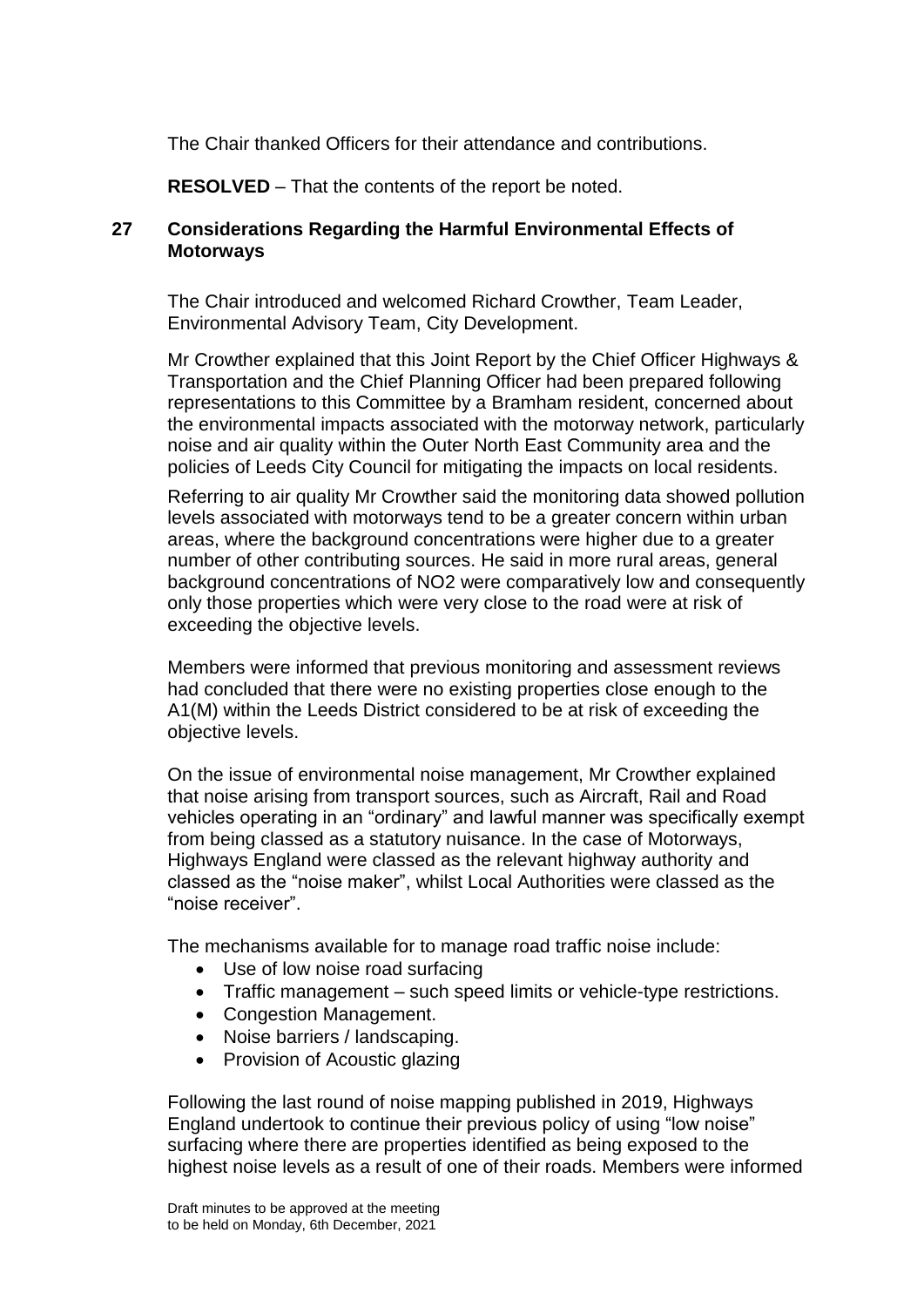that low noise surfacing also has the benefit of improving the noise exposure for all residents regardless of the noise levels they would otherwise be exposed to. However, low noise surfacing was significantly more expensive than tradition road surfaces and consequently, Highways England had only committed to use it when the existing surfacing requires replacement as part of normal maintenance requirements. As the "noise receiver" Leeds City Council has assessed that the policy as being reasonable and proportionate.

It was reported that in relation to the Outer North East Leeds area, 4 of the 6 lanes of the A1(M) carriageway had now been replaced with low noise surfacing for the majority, if not all, of its route north of the A64

Members asked why had all lanes of the A1(M) carriageway not been replaced with low noise surfacing.

In responding Mr Crowther said there were no properties in close proximity to the motorway at the Bramham section so low noise surfacing was not a priority. It was also reported that the existing surface materials for this section of road were also very robust.

Members referred to the East Leeds Orbital Road (ELOR) and queried if low noise surfacing would be used for sections of this road.

Members were informed this was a new road and would be in close proximity to new housing development so some mitigation measures would be introduced.

Referring to the Environmental Noise Directive, Members requested if the Committee could be informed of any proposed changes.

The Chair thanked Mr Crowther for his attendance and contribution

**RESOLVED** – That the contents of the report be noted.

## **28 Outer North East Community Committee - Update Report**

The Head of Locality Partnerships submitted a report which provided an update on the work of the Communities Team and the work it was engaged in, based on priorities identified by the Community Committee. The report provided Members with an opportunity to ask questions, or to request a more detailed report on a particular issue.

Members noted the report provided regular updates on some of the key activities between Community Committee meetings and functions delegated to Community Committees, Community Champions roles, community engagement, partnership and locality working.

It was reported that conversations would be taking place shortly with Members regarding Youth Activity Funding for 2022/23.